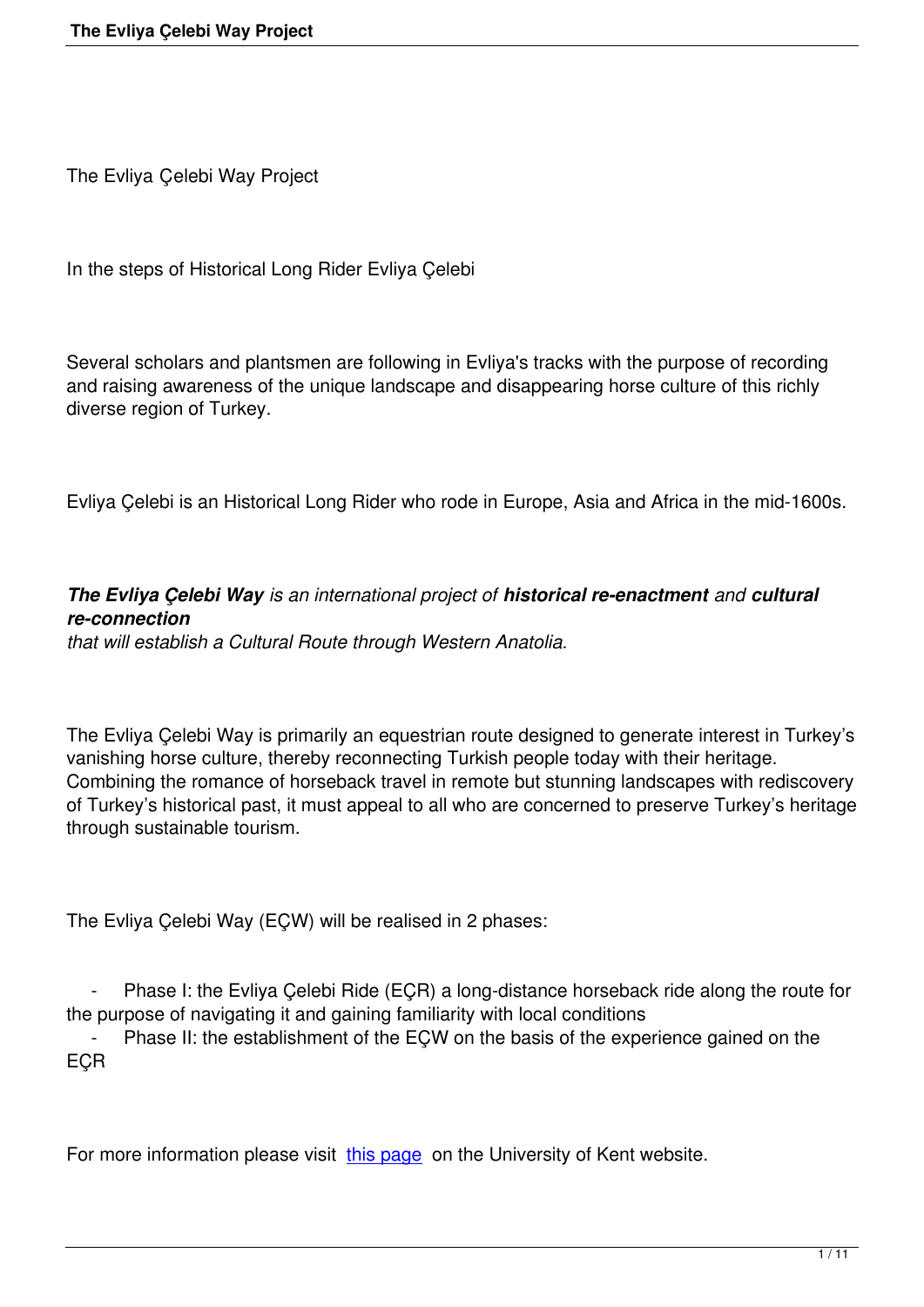### *The Evliya Çelebi Way: the Concept*

The EÇW will be a marked route winding its way through open countryside amidst the burgeoning population centres of western Turkey. It will be an invitation both to local people to escape the town and gain a wider appreciation of the region in which they live, and also to visitors from further afield. It passes through countryside that seems familiar, yet is visited only by the few who choose to venture away from the main thoroughfares. The EÇW offers access to magnificent landscapes of towering mountains, rich agricultural valleys and hillsides, forests, marshes and little-known villages. These are ideal conditions for short or long treks, on horseback or on foot.

The establishment of the EÇW will:

 - encourage preservation of the region's natural and historical landscapes and unique cultural environment

- promote economic prosperity through sustainable tourism
- act as a catalyst for local development projects in the impoverished countryside
- provide an educational and recreational resource for local young people

- promote knowledge about vanishing indigenous horse breeds and equestrian traditions, and raise awareness about the value of their preservation

 - foster a sense of history by means of projects to record the stories of the villagers and townsfolk whose lives have depended on horses, and who continue to keep them

#### *About Evliya Çelebi (1611-c.1683)*

The EÇW retraces the initial stages of the journey of the singular Ottoman gentleman Evliya Çelebi as he travelled to perform the pilgrimage to the Islamic Holy Places in the Hejaz in 1671.

*Son of the imperial goldsmith and a slave-girl of Abkhazian origin, Evliya Çelebi received early*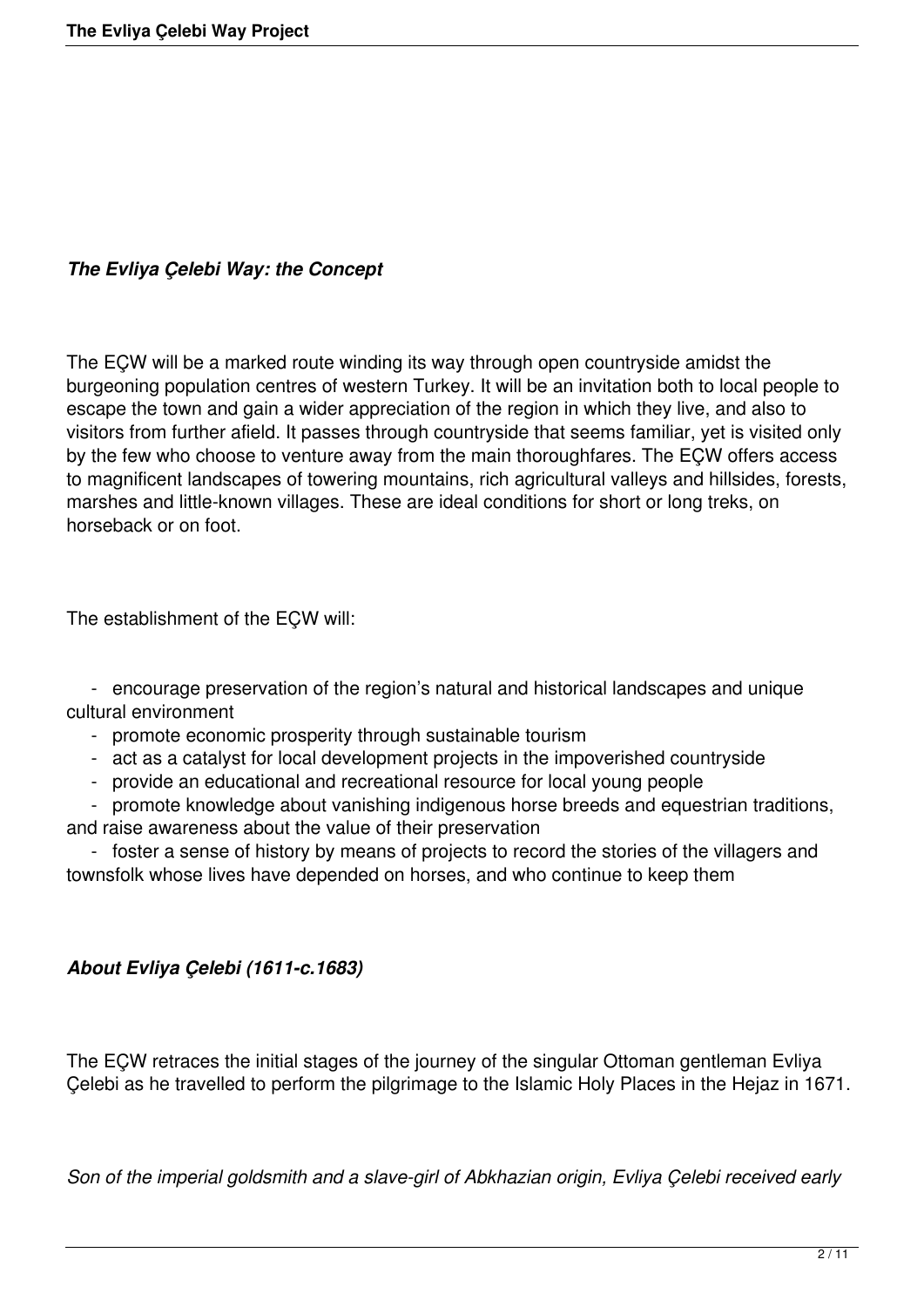*training in the essentials of the Muslim faith, and was educated at the Palace School of Sultan Murad IV from where he graduated as a cavalryman. This environment clearly nurtured his talents as an entertainer, most notably in music and story-telling, and fostered the restless curiosity that prompted his desire to travel throughout the empire and beyond—and to compile an account of the knowledge he gained. Evliya Çelebi states that he had a wide circle of friends. His capacity for camaraderie shines through his Seyahatname, or Book of Travels, and he was able to undertake his journeys thanks to the wide circle of well-placed individuals—many of them his kinsmen—with whom he often travelled as they progressed across the sultan's realms. He was present at a number of military engagements, and although not a state official, he fulfilled a variety of semi-official functions including membership of an Ottoman embassy to Vienna in 1665, and negotiator with the Safavid governor of Tabriz in 1647 and 1655.*

### *About Evliya Çelebi's Seyahatname, or Book of Travels*

*Evliya Çelebi's Book of Travels is a first-person, ten-volume narrative of his journeyings over some forty years, from the Aegean to the Sea of Azov, from the northern Black Sea steppe to the upper Nile. The author passed through Anatolia on each occasion that his impulse took him eastwards, and his Anatolian travels are recorded in five of the ten volumes of his great work. The Book of Travels is a unique geographical, social, cultural and linguistic record of the places and peoples the author encountered, and an invaluable source for many aspects of life in his time.*

*The manuscripts of Evliya Çelebi's travelogue have recently been made available in the modern Turkish alphabet, in a scholarly transcription of the original Ottoman. This brings them to the attention of a wider audience than hitherto. Some excerpts from the Book of Travels are available in English, French or German in modern studies, and the earliest section, about Istanbul, was famously published in English by Joseph von Hammer-Purgstall in two volumes in 1834-50.*

#### *Why Evliya Çelebi?*

Anatolia is abundantly criss-crossed by routes followed over the centuries by merchants, soldiers, sultans, shepherds and a host of others journeying from motives of curiosity, livelihood, conquest or gain. Many of the men and women who travelled the byways of Anatolia in times past wrote of their experiences, and thereby contributed to a rich literature on ways of life that we can today barely imagine.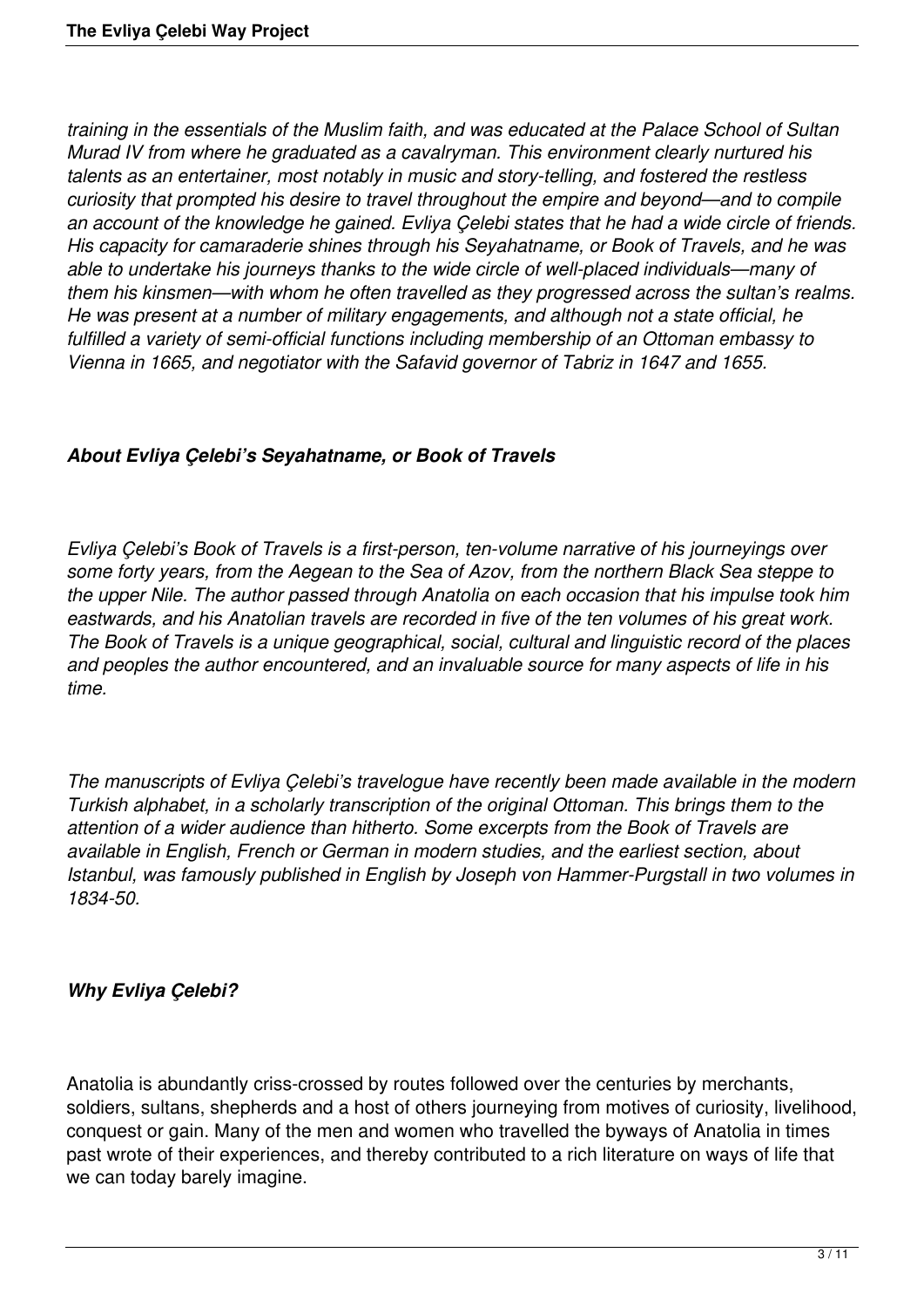The EÇW is a cultural route that offers a means of re-connecting today's Turks and others with their past, by revisiting the places visited and described by the only 'local' among the hundreds of outsiders whose travel accounts have come down to us.

An Ottoman and an Istanbullu, Evliya Çelebi viewed Anatolia both as familiar terrain, by virtue of its being part of the sultan's domains, and also as an alien milieu, where the tenor of life and cultural expression were very different from those of the citizens of the capital. To journey with Evliya Çelebi must have been constantly stimulating, for his interests were wide-ranging and his curiosity boundless, and he was possessed of a range of acquaintances whose hospitality he did not hesitate to avail himself of.

Interest in Evliya Çelebi is growing throughout Turkey today. A regular international symposium devoted to the author and his work is organised by Prof. Dr Nuran Tezcan of Bilkent University (Ankara). The most recent of these symposiums was held at Bilkent in April 2008. Every Turkish school pupil knows of Evliya Çelebi and his travels. He is also known abroad, where he is recognised as an exemplary character from a world that is little understood.

We can hope for no better guide than Evliya Çelebi in Western Anatolia today, in our quest to re-discover his world and thus re-connect with our own past.

# *The Evliya Çelebi Way: the Route*

Evliya Çelebi travelled on horseback. The EÇW is envisaged first and foremost as an opportunity to experience the varied Turkish landscape and its cultural heritage as he and his companions would have done. His route between Istanbul and Izmir crossed a variety of terrains: he set off along the edge of the Marmara Sea and the northern coast of the Izmit Gulf, crossing to its southern shore at Dil Iskelesi, from where he traversed the Samanlı Dağları to Iznik, then continued to Bursa via Yenişehir. From Bursa he turned southeast to Inegöl, and then southwards to Kütahya. And thus he continued.

His route between any two towns is not predictable on the basis of the modern road network, and takes the rider by paths and tracks that are frequented only by villagers. He names and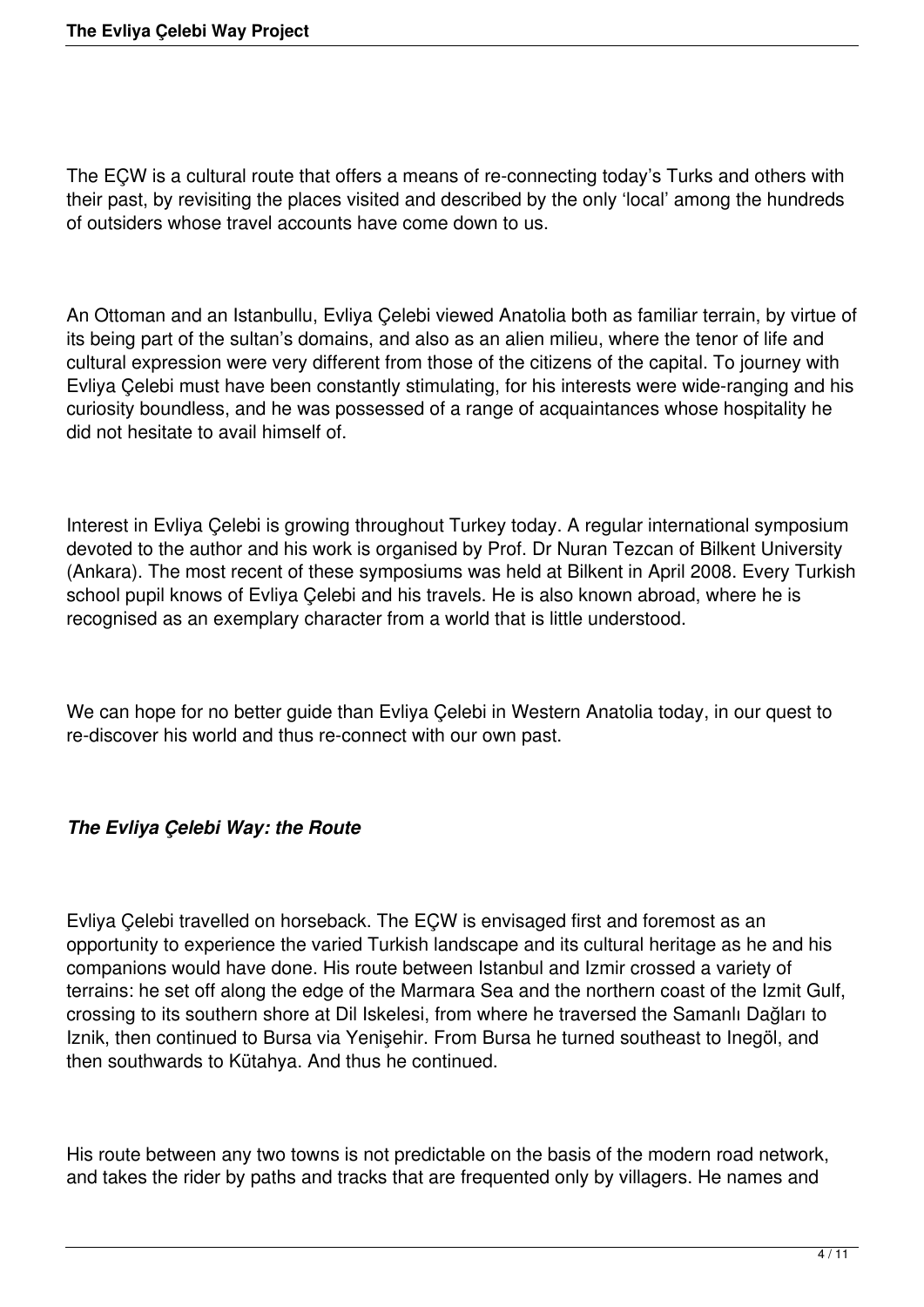describes the villages and pastures through which he rode, and his route takes us away from today's major arteries.

Evliya Çelebi was very aware of the realities of being on the road for days on end, and supplied information about time and direction of travel between the places he visited, as well as simple descriptions of the terrain he crossed. When leaving one place for the next he indicated the direction in which he set out, and the number of hours to the next place he came to.

Existing compilations of historical travellers' journeyings in Anatolia indicate that most segments of the route followed by Evliya Çelebi on this journey between Istanbul and Izmir were distinct from the well-worn routes followed by other, western travellers. It seems that he had a curiosity about life away from the towns that they did not share—and this too makes him a compelling and distinctive Ottoman figure.

*This first instalment of the EÇW begins in Istanbul and ends in Izmir, and is some 1,200 km long, passing through the iller of*

*Istanbul-Kocaeli-Yalova-Bursa-Kütahya-Afyon-Uşak-Manisa-Izmir. From Istanbul the riders will head towards Bursa, followed by*

*Inegöl-Tavşanlı-Kütahya-Afyon-Sandıklı-Banaz-Uşak-Gediz-Simav-Demirci-Kula-Gördes-Akhis ar-Turgutlu-Manisa-Bergama(?)-Foça-Menemen, and thence to Izmir. Most significantly, this route criss-crosses the rarely-visited countryside between these towns: modern routes take the easy way, through the valleys where possible, while Evliya Çelebi roamed at whim, through what is, for the most part, still open country today. Suitable for riders or walkers, it is not a route intended for mass tourism, and will therefore have only positive impact on the countryside and people along the way. By the same token, it will require only a minimum of administration and maintenance once established.*

#### *The Evliya Çelebi Ride 2009*

The Evliya Çelebi Ride (EÇR), the first phase of the project, is an essential preliminary towards successful realisation of the EÇW.

*In May 1671 Evliya Çelebi set out from Istanbul with 8 servants, 3 companions, and 15 horses, to make the pilgrimage to Mecca in middle age. On this occasion, he was not in the company of*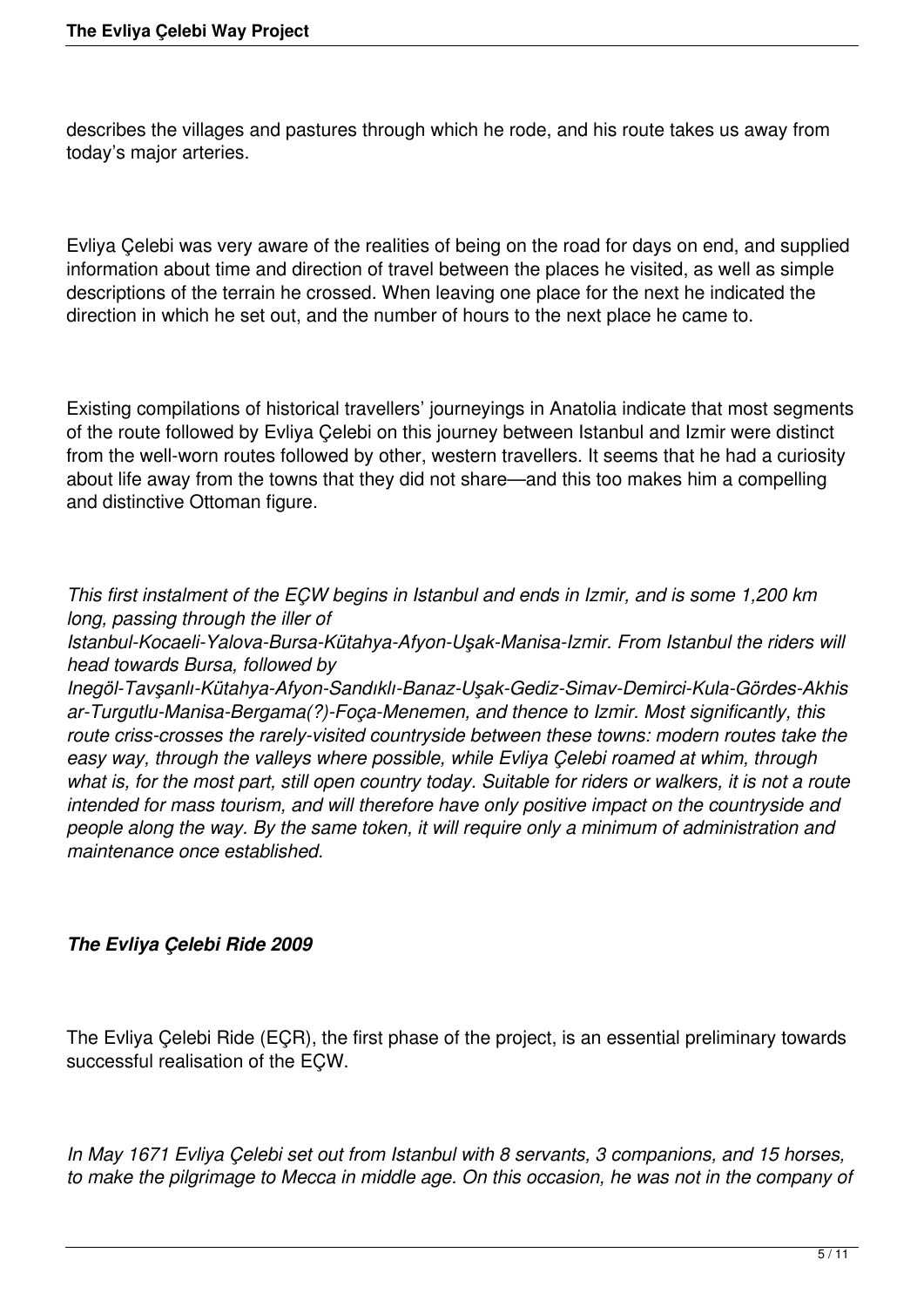*any dignitaries, as he so often was. His usual brief of seyahat, ticaret, ziyaret—travel, trade and pilgrimage—remained his watchwords. He and his party took more than two months to cover the distance between Istanbul and Izmir by a meandering route that guaranteed he saw everything there was to see in this region.*

The EÇR is an international venture whose core participants include a Turkish horseman and broadcaster, a Scottish Ottoman historian, an English botanist, and two UK-based cultural and literary historians. Our interests are at once equestrian, archaeological, historical, cultural and botanical. We will make the first modern ride of reenactment in the hoofprints of Evliya Çelebi in Western Anatolia, with the aim of demonstrating the value of such a route 'on the ground', rather than in abstract.

We intend to undertake the first EÇR in late summer 2009.

# *Practical Issues on the Evliya Çelebi Ride*

Numerous practical issues must be addressed as the EÇW takes shape, and this is the purpose of the EÇR. Among these are:

 - establishing Evliya Çelebi's route from place to place, and assessing if it is feasible today, or whether alternative routes must be followed for short stages

 - assessing whether modern riders can realistically hope to enter the cities that have grown up along Evliya Çelebi's path since his time, and finding the best paths to follow in their vicinity

- taking GPS readings along the route in order that it can be accurately mapped
- identifying segments of the EÇW suitable for short rides and walks

 - ascertaining conditions concerning horse and human welfare, such as the availability of shelter and of food, fodder and water

- investigating the availability of veterinary and medical services along the route

- identifying locations where a support vehicle might most conveniently rendezvous with riders and walkers

 - identifying individuals willing to participate in an oral history project concerning the disappearing horse culture of the region

 - investigating remaining traces of local horse breeds pre-dating the equine improvement programmes of the late Ottoman Empire and Republican eras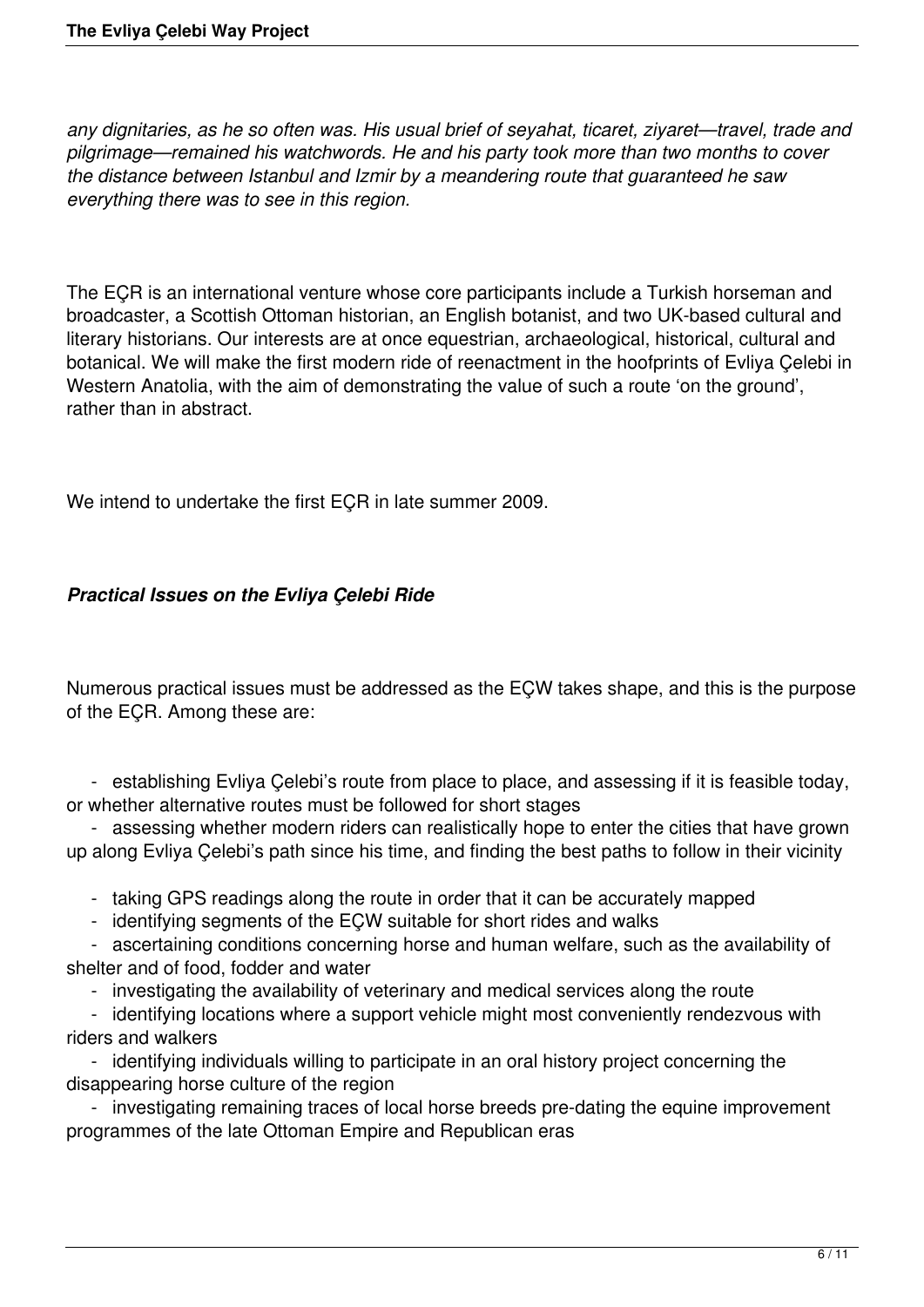There have been many long-distance riders in all corners of the world. Few, however, have aimed to re-enact the journeyings of historical figures, and fewer still have ridden across Anatolia. By undertaking the EÇR we aim to enrich the cultural background to the EÇW, finding out what can only be learned by travelling on horseback along the byways of this ancient region, and ensuring that there are no practical obstacles to realising the EÇW.

**Core Participants in the Evliya Celebi Ride** (and their most recent works)

*Emir Mahir Başdoğan, broadcaster of Adeta Dörtnala [Walk and Gallop], Açık Radyo, Istanbul; contributor to Zeck magazine*

*Andrew Byfield, co-author of Türkiye'nin 122 Önemli Bitki Alanı (2005) [122 Important Plant Areas of Turkey]*

*Dr Caroline Finkel, author of Osman's Dream: The Story of the Ottoman Empire, 1300-1923 (2005); published in Turkish as Rüya'dan İmparatorluğa Osmanlı: Osmanlı İmparatorluğu'nun Öyküsü (2007)*

*Professor Donna Landry, author of Noble Brutes: How Eastern Horses Transformed English Culture (forthcoming 2008); to be published in Turkish by E-Yayınları*

*Professor Gerald MacLean, author of The Rise of Oriental Travel: English Visitors to the Ottoman Empire, 1580-1720 (2004); published in Turkish as Doğu'ya Yolculuğun Yükselişi: Osmanlı İmparatorluğun İngiliz Konukları (1580-1720)* (2006)

# *Anticipated Outcomes of the Evliya Çelebi Ride*

In addition to resolving the practical issues without which the EÇW cannot become a reality, the EÇR will produce the following outcomes which will provide publicity about the EÇW: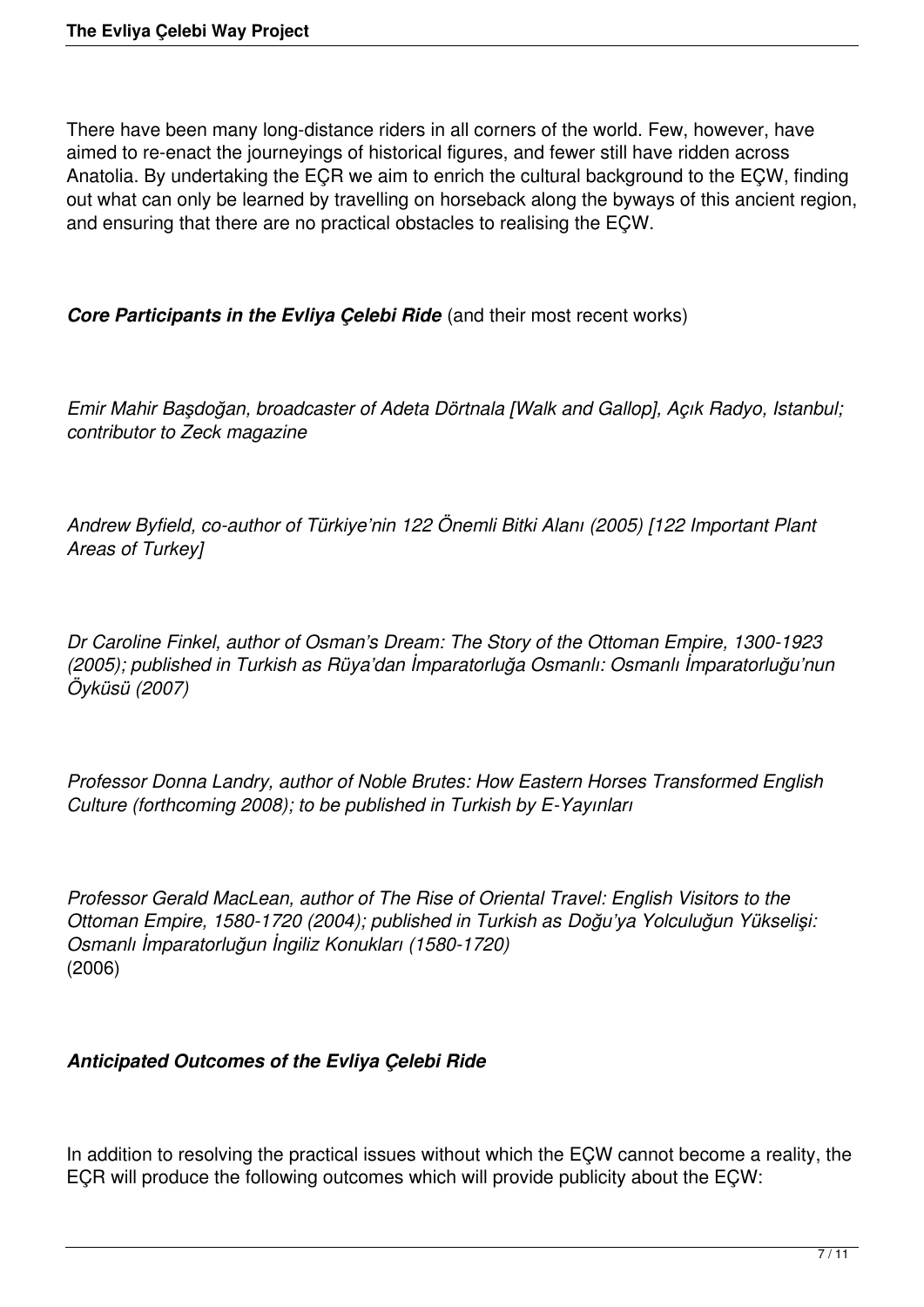- a record of our adventures on Evliya Çelebi's path on video, in photographs, and in written journals culminating in a book. The book will include studies of the flora, fauna, landscape, monuments, local horse types, equestrian traditions, and villagers' stories along the route, and interweave Evliya Çelebi's experiences with those of other travellers who passed the same way

 - *the EÇR will make for compelling television, and we have expressions of interest from Turkish and other media concerns*

- a translation into English of Evliya Çelebi's travels between Istanbul and Izmir

 - planning for EÇR phases 2 and 3, rides in southeast Anatolia (Birecek to Urfa and back towards Karaman Maraş) and northeast Anatolia (Erzurum to Kars).

# *The Evliya Çelebi Ride: Progress to Date*

In summer 2007 Donna Landry and Caroline Finkel visited segments of the EÇW by car to make a preliminary survey of current conditions along the route. We discovered that Evliya's itinerary still takes us to many places that are best approached on horseback. Following in his tracks reveals how open the Turkish countryside remains, and how rideable. Even in Western Anatolia, Turkey's most developed region, just off the major highways and the tourists' familiar routes, there is ideal riding country still, as the villagers know. In Anatolia it is still possible to engage in long distance cross-country riding, a rare privilege unknown in most of western Europe.

People we met as we travelled were well aware that Evliya Çelebi had passed through their village, and were delighted at the prospect of the EÇR and EÇW which they saw as a means of reminding the outside world of their existence and of the rich natural heritage and cultural traditions they possess.

*Turkey's renowned equestrian heritage is fast disappearing, yet there are more horses in rural areas than most people realise. We learnt about local horse practices along the EÇW, such as the rahvan (pacing) and cirit competitions that are a flourishing aspect of rural and urban life in many areas. We made contact with and talked to at cambazları (horse traders) about the business of buying and selling that once sustained horse ownership in the countryside: they will be among the interviewees for our planned oral history of horse culture in the Western Anatolian countryside.*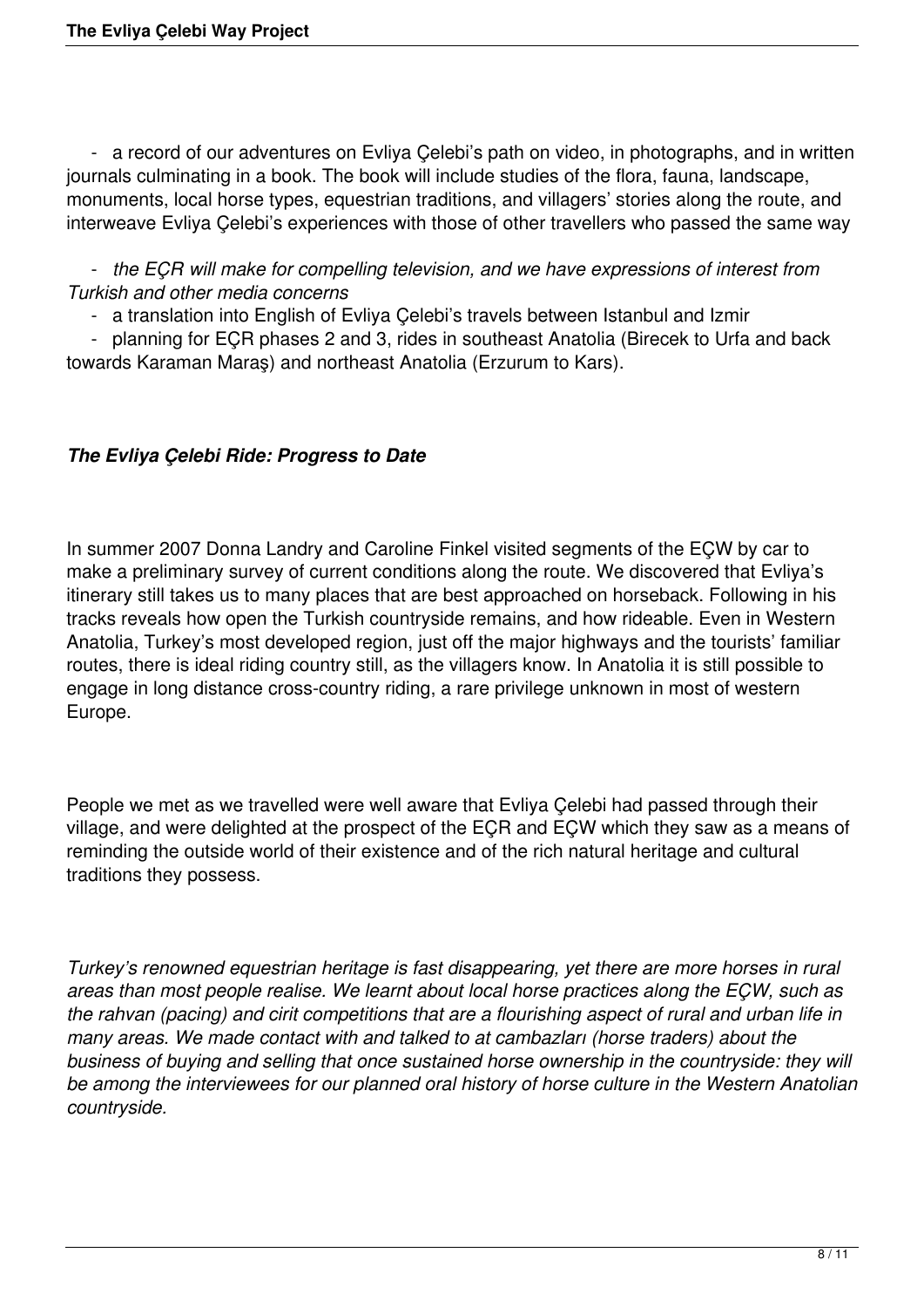The other face of the coin of Turkish horseways is the studs at Karacabey—both the Throroughbreds of the TJK stud and the Arabians at the government stud. The origins of the Thoroughbred lie in the territory of the Ottoman Empire, and we visited the studs to hear about Turkey's Arabian and Thoroughbred breeding programmes.

Evliya Çelebi remarked on the particularities of each place he passed through—such as the bridge at Gördes which was wider and more splendidly decorated than that built over the river Drina by Sokullu Mehmed Pasha, or the striped kilims of Demirci, or the cherries of Kayacık which were so famous in Anatolia that the colour red might be praised as 'red like the morocco leather and cherries of Kayacık'.

#### *We investigated the following sections of the route in greater detail:*

*Afyon-Şuhut-Sandıklı-Banaz-Gediz-Şaphane-Simav-Demirci and Gördes-Kayacık-Akhisar. Rahvan and cirit enthusiasts were ubiquitous, and many of the monuments Evliya Çelebi describes still extant—though others such as the Gördes bridge have now vanished. We climbed up to the fortress at Afyon—the kara hisar for which the town is famed—with our skirts hitched up (etek dermiyan edüp) as Evliya Çelebi did, as wary of the snakes and centipedes (yılan ve çiyanlar) as he. At Sorkhun near Sandıklı we found a yayla and nature reserve where three generations of feral horses (yılkı atlar)—descendants of domesticated stock released into the forest as the tractor became king—run free. We filmed them in their dramatic mountain habitat. Evliya Çelebi's Gediz, with its külliye (mosque complex) built by the chief white eunuch (kızlar ağası) Gazanfer Ağa in the 1590s, was ruined in the earthquake of 1970, while Şaphane was famous as the centre of the Ottoman alum trade. We saw the extraordinary rock of Şahinkayası, near Kayacık, of which he remarks that he never saw another so high in all his 32 years of travelling and the 18 kingdoms he had visited.*

# *The Evliya Çelebi Ride: Sponsorship*

We are working on raising funds for the EÇR—both in-cash contributions to the amount of €57,500 and in-kind contributions to the amount of €24,000. This will provide sponsors with opportunities for charitable donations and advertising. We have received a contribution of €20,000 to date.

We have expressions of interest from the general secretary of TURSAB, Günnur Özalp, who offered to help with publicising the EÇR once the time is ripe.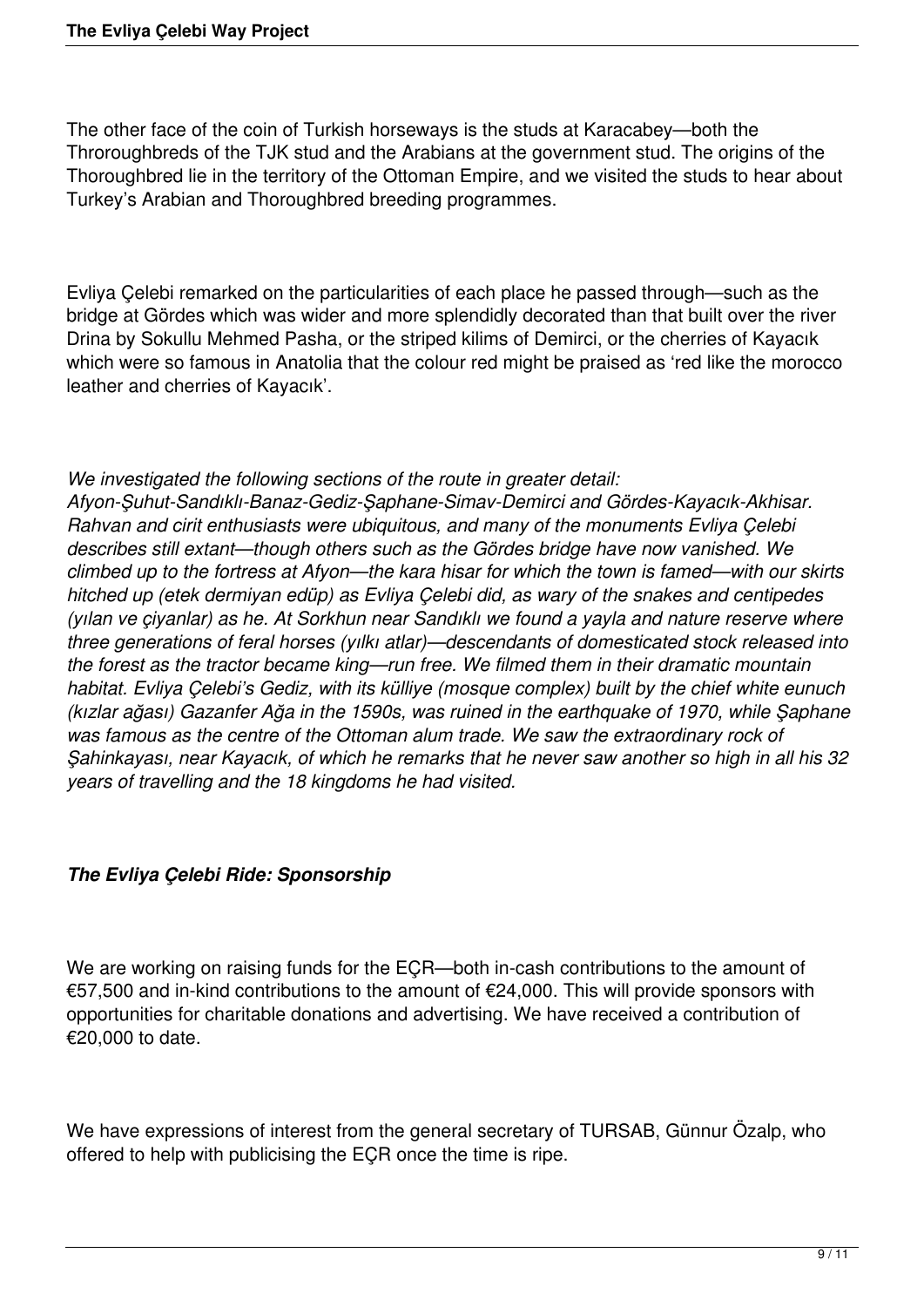We expect to gain UNESCO approval for the project as a European Cultural Route, at the suggestion of Turkey's UNESCO executive board member Prof. Dr Mehmet Kalpaklı of Bilkent **University** 

#### *The Evliya Çelebi Way: Funding*

We envisage producing a budget for the EÇW once we have completed the EÇR and reassessed how best to proceed towards its realisation.

# *A Companion Project*

With funds from the Turkish Cultural Foundation (Washington DC), we are working with In Focus Productions (London) on a three-part series provisionally entitled 'Ottomania' that explores Ottoman influences on British culture. These are the coffee-houses of the 17<sup>th</sup> century which soon became a familiar feature of British urban life; the horses imported into Britain from the Ottoman Empire in the 18

th

century that had a decisive impact on social and cultural life; and the hamams that were all the rage in Victorian England in the 19 th

century. We are in negotiation with potential Turkish partners regarding further funding for this project.

#### *Relevant Reading*

*Vanessa Agnew and Jonathan Lamb, eds., Extreme and Sentimental History, a special issue of Criticism: A Quarterly for Literature and the Arts 46:3 (Summer 2004). [Contains articles on historical re-enactment by Landry and MacLean. Available on Project Muse: www.muse.jhu.ed u ]*